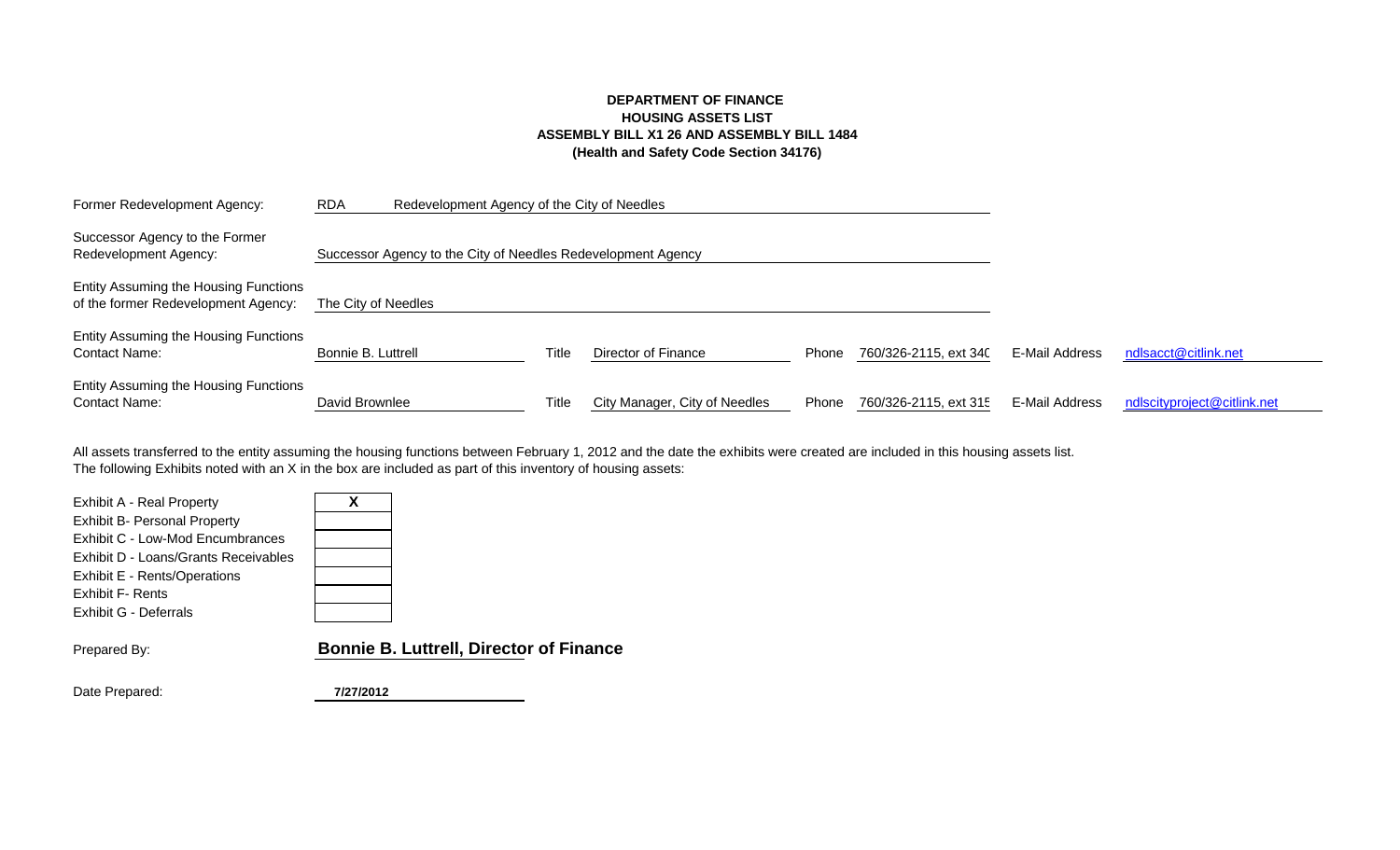#### Exhibit A - Real Property

### **City or County of xxxx Inventory of Assets Received Pursuant to Health and Safety Code section 34176 (a) (2)**

| Item#                    | Type of Asset a/        | <b>Legal Title and</b><br><b>Description</b> | <b>Carrying Value</b><br>of Asset | <b>Total</b><br>square<br>footage | <b>Square footage</b><br>reserved for low-<br>mod housing | Is the property<br>encumbered by<br>a low-mod<br>housing<br>covenant? | Source of low-<br>mod housing<br>covenant b/ | Date of<br>transfer to<br><b>Housing</b><br><b>Successor</b><br><b>Agency</b> | <b>Construction</b><br>or acquisition<br>cost funded<br>with Low-Mod<br><b>Housing Fund</b><br>monies | <b>Construction</b><br>$\alpha$ or acquisition<br>costs funded<br>with other<br><b>RDA funds</b> | <b>Construction</b><br>or acquisition<br>costs funded<br>with non-RDA<br>funds | Date of<br>construction<br><b>or</b><br>acquisition<br>by the<br>former RDA | Interest in<br>real property<br>(option to<br>purchase,<br>easement,<br>etc.) |
|--------------------------|-------------------------|----------------------------------------------|-----------------------------------|-----------------------------------|-----------------------------------------------------------|-----------------------------------------------------------------------|----------------------------------------------|-------------------------------------------------------------------------------|-------------------------------------------------------------------------------------------------------|--------------------------------------------------------------------------------------------------|--------------------------------------------------------------------------------|-----------------------------------------------------------------------------|-------------------------------------------------------------------------------|
|                          | Single family residence | TR No 4093, Lot 7                            | \$50,000                          | 1,340                             |                                                           | <b>NO</b>                                                             |                                              | 27-Jan-12                                                                     | \$50,000                                                                                              |                                                                                                  |                                                                                | 12-May-10                                                                   |                                                                               |
| 2                        |                         | Ex min rts as reserved                       |                                   |                                   |                                                           |                                                                       |                                              |                                                                               |                                                                                                       |                                                                                                  |                                                                                |                                                                             |                                                                               |
| 3                        |                         | by USA                                       |                                   |                                   |                                                           |                                                                       |                                              |                                                                               |                                                                                                       |                                                                                                  |                                                                                |                                                                             |                                                                               |
|                          |                         |                                              |                                   |                                   |                                                           |                                                                       |                                              |                                                                               |                                                                                                       |                                                                                                  |                                                                                |                                                                             |                                                                               |
| 5                        |                         |                                              |                                   |                                   |                                                           |                                                                       |                                              |                                                                               |                                                                                                       |                                                                                                  |                                                                                |                                                                             |                                                                               |
| 6                        |                         |                                              |                                   |                                   |                                                           |                                                                       |                                              |                                                                               |                                                                                                       |                                                                                                  |                                                                                |                                                                             |                                                                               |
| $\overline{\phantom{a}}$ |                         |                                              |                                   |                                   |                                                           |                                                                       |                                              |                                                                               |                                                                                                       |                                                                                                  |                                                                                |                                                                             |                                                                               |
| 8                        |                         |                                              |                                   |                                   |                                                           |                                                                       |                                              |                                                                               |                                                                                                       |                                                                                                  |                                                                                |                                                                             |                                                                               |
| 9                        |                         |                                              |                                   |                                   |                                                           |                                                                       |                                              |                                                                               |                                                                                                       |                                                                                                  |                                                                                |                                                                             |                                                                               |
| 10 <sup>°</sup>          |                         |                                              |                                   |                                   |                                                           |                                                                       |                                              |                                                                               |                                                                                                       |                                                                                                  |                                                                                |                                                                             |                                                                               |
| 11                       |                         |                                              |                                   |                                   |                                                           |                                                                       |                                              |                                                                               |                                                                                                       |                                                                                                  |                                                                                |                                                                             |                                                                               |
| 12                       |                         |                                              |                                   |                                   |                                                           |                                                                       |                                              |                                                                               |                                                                                                       |                                                                                                  |                                                                                |                                                                             |                                                                               |
| 13                       |                         |                                              |                                   |                                   |                                                           |                                                                       |                                              |                                                                               |                                                                                                       |                                                                                                  |                                                                                |                                                                             |                                                                               |
| 14                       |                         |                                              |                                   |                                   |                                                           |                                                                       |                                              |                                                                               |                                                                                                       |                                                                                                  |                                                                                |                                                                             |                                                                               |
| 15                       |                         |                                              |                                   |                                   |                                                           |                                                                       |                                              |                                                                               |                                                                                                       |                                                                                                  |                                                                                |                                                                             |                                                                               |
| 16                       |                         |                                              |                                   |                                   |                                                           |                                                                       |                                              |                                                                               |                                                                                                       |                                                                                                  |                                                                                |                                                                             |                                                                               |
| 17                       |                         |                                              |                                   |                                   |                                                           |                                                                       |                                              |                                                                               |                                                                                                       |                                                                                                  |                                                                                |                                                                             |                                                                               |
| 18                       |                         |                                              |                                   |                                   |                                                           |                                                                       |                                              |                                                                               |                                                                                                       |                                                                                                  |                                                                                |                                                                             |                                                                               |
| 19                       |                         |                                              |                                   |                                   |                                                           |                                                                       |                                              |                                                                               |                                                                                                       |                                                                                                  |                                                                                |                                                                             |                                                                               |
| 20                       |                         |                                              |                                   |                                   |                                                           |                                                                       |                                              |                                                                               |                                                                                                       |                                                                                                  |                                                                                |                                                                             |                                                                               |

a/ Asset types may include low-mod housing, mixed-income housing, low-mod housing with commercial space, mixed-income housing with commercial space.

b/ May include California Redevelopment Law, tax credits, state bond indentures, and federal funds requirements.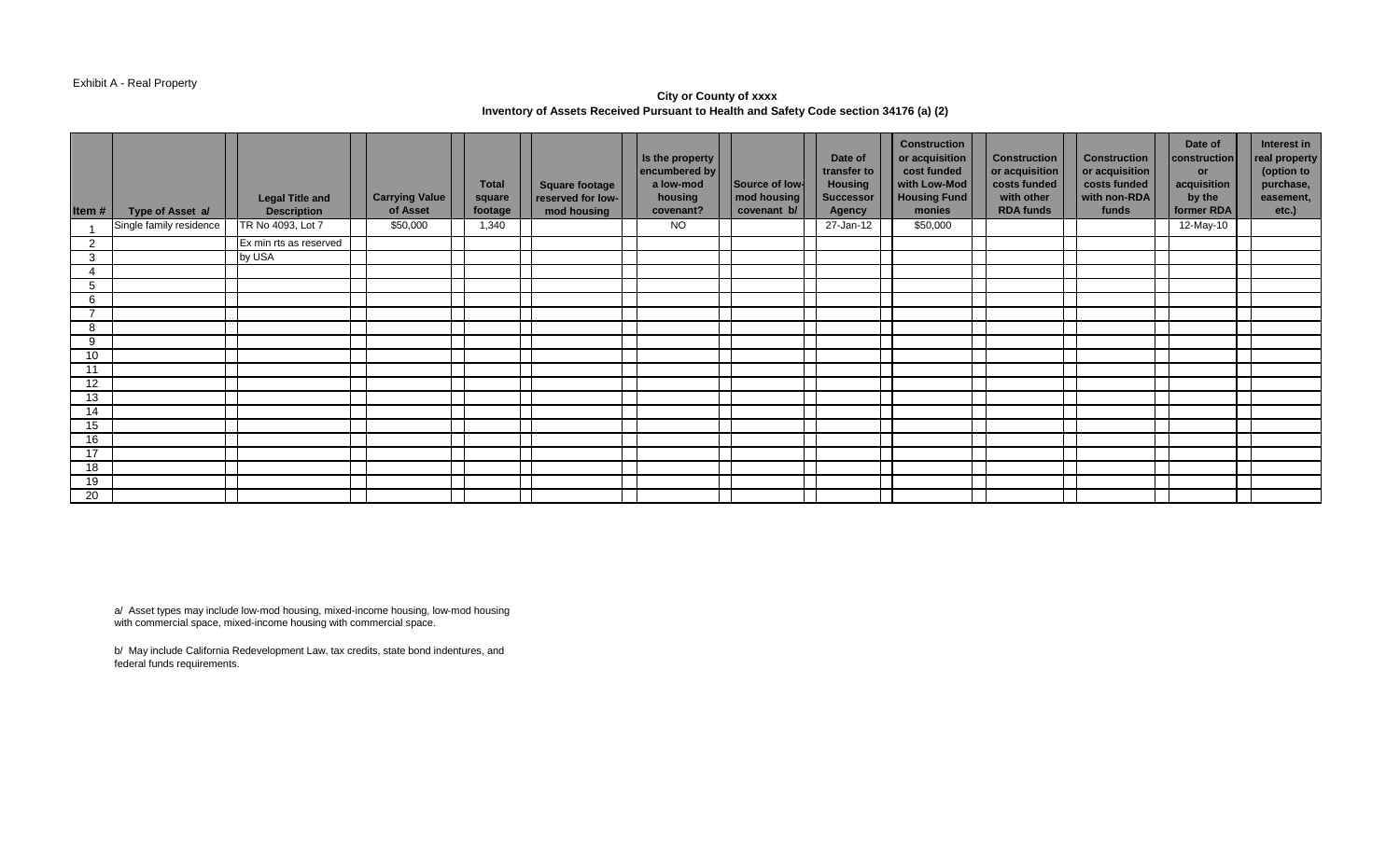# Exhibit B - Personal Property

**City or County of xxxx Inventory of Assets Received Pursuant to Health and Safety Code section 34176 (a) (2)** 

| Item#            | Type of Asset a/ | <b>Description</b> | <b>Carrying Value</b><br>of Asset | Date of<br>transfer to<br><b>Housing</b><br><b>Successor</b><br><b>Agency</b> | <b>Acquisition</b><br>cost funded<br>with Low-Mod<br><b>Housing Fund</b><br>monies | <b>Acquisition</b><br>costs funded<br>with other RDA<br>funds | <b>Acquisition</b><br>costs funded<br>with non-<br><b>RDA funds</b> | Date of<br>acquisition by<br>the former RDA |
|------------------|------------------|--------------------|-----------------------------------|-------------------------------------------------------------------------------|------------------------------------------------------------------------------------|---------------------------------------------------------------|---------------------------------------------------------------------|---------------------------------------------|
| $\overline{1}$   | N/A              |                    |                                   |                                                                               |                                                                                    |                                                               |                                                                     |                                             |
| $\boldsymbol{2}$ |                  |                    |                                   |                                                                               |                                                                                    |                                                               |                                                                     |                                             |
| $\mathfrak{B}$   |                  |                    |                                   |                                                                               |                                                                                    |                                                               |                                                                     |                                             |
| 4                |                  |                    |                                   |                                                                               |                                                                                    |                                                               |                                                                     |                                             |
| 5                |                  |                    |                                   |                                                                               |                                                                                    |                                                               |                                                                     |                                             |
| 6                |                  |                    |                                   |                                                                               |                                                                                    |                                                               |                                                                     |                                             |
| $\overline{7}$   |                  |                    |                                   |                                                                               |                                                                                    |                                                               |                                                                     |                                             |
| 8                |                  |                    |                                   |                                                                               |                                                                                    |                                                               |                                                                     |                                             |
| $\boldsymbol{9}$ |                  |                    |                                   |                                                                               |                                                                                    |                                                               |                                                                     |                                             |
| 10               |                  |                    |                                   |                                                                               |                                                                                    |                                                               |                                                                     |                                             |
| 11               |                  |                    |                                   |                                                                               |                                                                                    |                                                               |                                                                     |                                             |
| 12               |                  |                    |                                   |                                                                               |                                                                                    |                                                               |                                                                     |                                             |
| 13               |                  |                    |                                   |                                                                               |                                                                                    |                                                               |                                                                     |                                             |
| 14               |                  |                    |                                   |                                                                               |                                                                                    |                                                               |                                                                     |                                             |
| 15               |                  |                    |                                   |                                                                               |                                                                                    |                                                               |                                                                     |                                             |
| 16               |                  |                    |                                   |                                                                               |                                                                                    |                                                               |                                                                     |                                             |
| 17               |                  |                    |                                   |                                                                               |                                                                                    |                                                               |                                                                     |                                             |
| 18               |                  |                    |                                   |                                                                               |                                                                                    |                                                               |                                                                     |                                             |
| 19               |                  |                    |                                   |                                                                               |                                                                                    |                                                               |                                                                     |                                             |
| 20               |                  |                    |                                   |                                                                               |                                                                                    |                                                               |                                                                     |                                             |

a/ Asset types any personal property provided in residences, including furniture and appliances, all housing-related files and loan documents, office supplies, software licenses, and mapping programs, that were acquired for low and moderate income housing purposes, either by purchase or through a loan, in whole or in part, with any source of funds.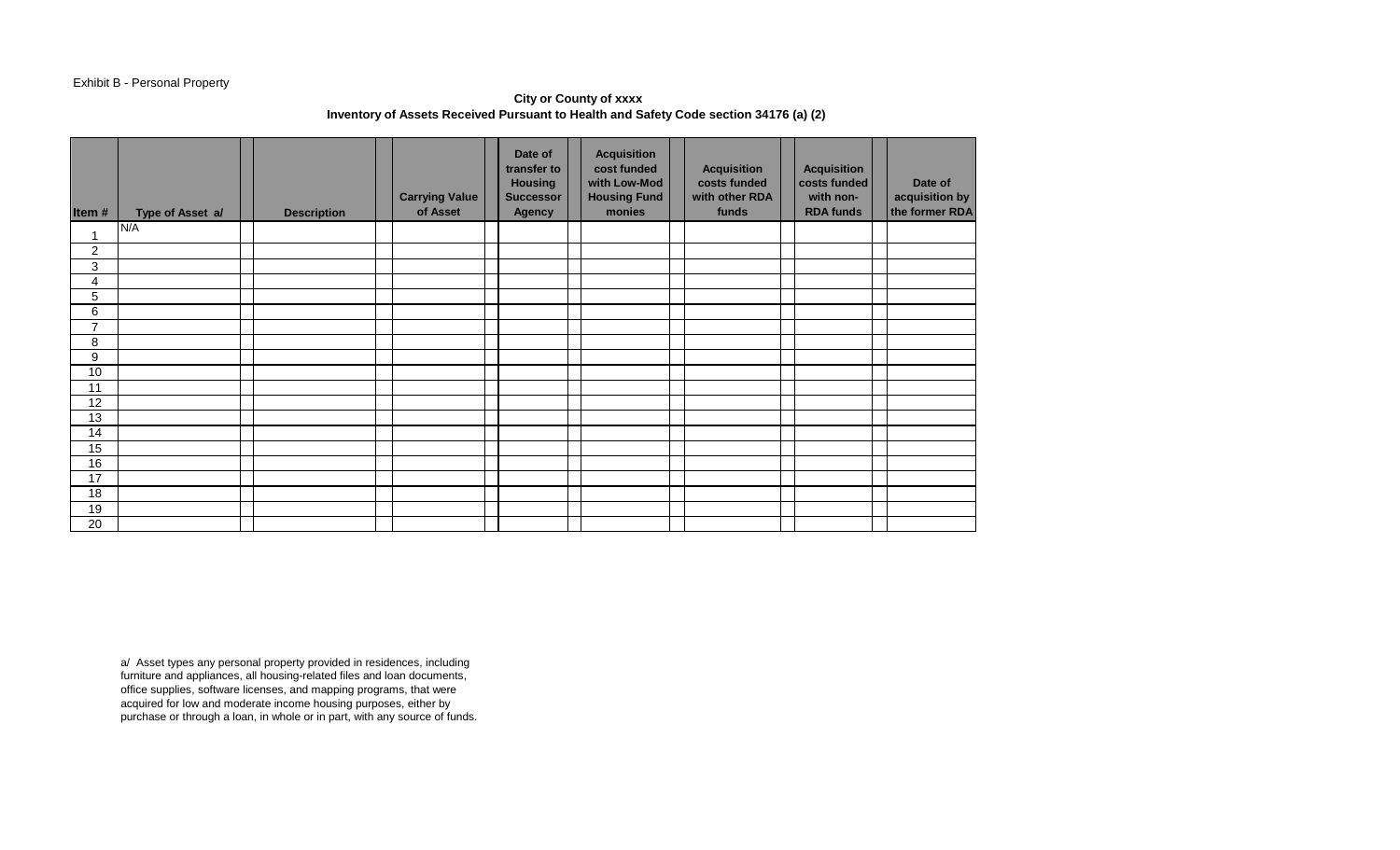#### Exhibit C - Low-Mod Encumbrances

# **City or County of xxxxx Inventory of Assets Received Pursuant to Health and Safety Code section 34176 (a) (2)**

| Item#          | Type of housing built<br>or acquired with<br>enforceably obligated<br>funds a/ | Date contract for<br><b>Enforceable</b><br><b>Obligation was</b><br>executed | <b>Contractual</b><br>counterparty | Total amount<br>currently<br>owed for the<br>Enforceable<br>Obligation | Is the property<br>encumbered by<br>a low-mod<br>housing<br>covenant? | Source of low-<br>mod housing<br>covenant b/ | <b>Current</b><br>owner of<br>the property | <b>Construction or</b><br>acquisition cost<br>funded with<br>Low-Mod<br><b>Housing Fund</b><br>monies | <b>Construction or</b><br>acquisition costs<br>funded with<br>other RDA funds | <b>Construction</b><br>or acquisition<br>costs funded<br>with non-RDA<br>funds | Date of<br>construction or<br>acquisition of<br>the property |
|----------------|--------------------------------------------------------------------------------|------------------------------------------------------------------------------|------------------------------------|------------------------------------------------------------------------|-----------------------------------------------------------------------|----------------------------------------------|--------------------------------------------|-------------------------------------------------------------------------------------------------------|-------------------------------------------------------------------------------|--------------------------------------------------------------------------------|--------------------------------------------------------------|
|                |                                                                                | N/A                                                                          |                                    |                                                                        |                                                                       |                                              |                                            |                                                                                                       |                                                                               |                                                                                |                                                              |
| $\overline{2}$ |                                                                                |                                                                              |                                    |                                                                        |                                                                       |                                              |                                            |                                                                                                       |                                                                               |                                                                                |                                                              |
| 3              |                                                                                |                                                                              |                                    |                                                                        |                                                                       |                                              |                                            |                                                                                                       |                                                                               |                                                                                |                                                              |
|                |                                                                                |                                                                              |                                    |                                                                        |                                                                       |                                              |                                            |                                                                                                       |                                                                               |                                                                                |                                                              |
| 5              |                                                                                |                                                                              |                                    |                                                                        |                                                                       |                                              |                                            |                                                                                                       |                                                                               |                                                                                |                                                              |
| 6              |                                                                                |                                                                              |                                    |                                                                        |                                                                       |                                              |                                            |                                                                                                       |                                                                               |                                                                                |                                                              |
| ⇁              |                                                                                |                                                                              |                                    |                                                                        |                                                                       |                                              |                                            |                                                                                                       |                                                                               |                                                                                |                                                              |
| 8              |                                                                                |                                                                              |                                    |                                                                        |                                                                       |                                              |                                            |                                                                                                       |                                                                               |                                                                                |                                                              |
| 9              |                                                                                |                                                                              |                                    |                                                                        |                                                                       |                                              |                                            |                                                                                                       |                                                                               |                                                                                |                                                              |
| 10             |                                                                                |                                                                              |                                    |                                                                        |                                                                       |                                              |                                            |                                                                                                       |                                                                               |                                                                                |                                                              |
| 11             |                                                                                |                                                                              |                                    |                                                                        |                                                                       |                                              |                                            |                                                                                                       |                                                                               |                                                                                |                                                              |
| 12             |                                                                                |                                                                              |                                    |                                                                        |                                                                       |                                              |                                            |                                                                                                       |                                                                               |                                                                                |                                                              |
| 13             |                                                                                |                                                                              |                                    |                                                                        |                                                                       |                                              |                                            |                                                                                                       |                                                                               |                                                                                |                                                              |
| 14             |                                                                                |                                                                              |                                    |                                                                        |                                                                       |                                              |                                            |                                                                                                       |                                                                               |                                                                                |                                                              |
| 15             |                                                                                |                                                                              |                                    |                                                                        |                                                                       |                                              |                                            |                                                                                                       |                                                                               |                                                                                |                                                              |
| 16             |                                                                                |                                                                              |                                    |                                                                        |                                                                       |                                              |                                            |                                                                                                       |                                                                               |                                                                                |                                                              |
| 17             |                                                                                |                                                                              |                                    |                                                                        |                                                                       |                                              |                                            |                                                                                                       |                                                                               |                                                                                |                                                              |
| 18             |                                                                                |                                                                              |                                    |                                                                        |                                                                       |                                              |                                            |                                                                                                       |                                                                               |                                                                                |                                                              |
| 19             |                                                                                |                                                                              |                                    |                                                                        |                                                                       |                                              |                                            |                                                                                                       |                                                                               |                                                                                |                                                              |
| 20             |                                                                                |                                                                              |                                    |                                                                        |                                                                       |                                              |                                            |                                                                                                       |                                                                               |                                                                                |                                                              |

a/ May include low-mod housing, mixed-income housing, low-mod housing with commercial space, mixed-income housing with commercial space.

b/ May include California Redevelopment Law, tax credits, state bond indentures, and federal funds requirements.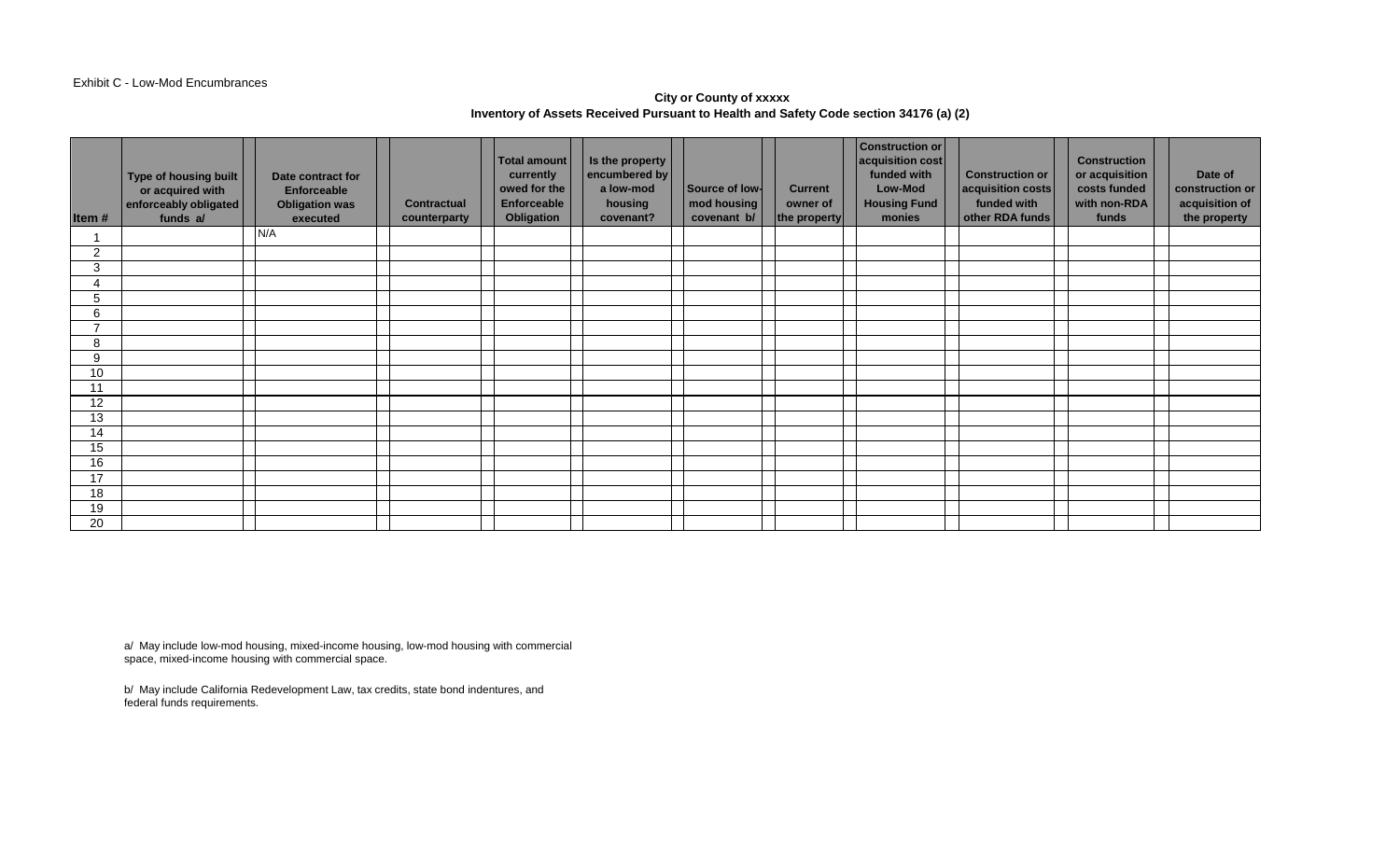## Exhibit D - Loans/Grants Receivables

### **City or County of xxxxx Inventory of Assets Received Pursuant to Health and Safety Code section 34176 (a) (2)**

| Item#          | Was the Low-Mod<br><b>Housing Fund</b><br>amount issued for a<br>loan or a grant? | Amount of the loan<br>or grant | Date the loan or<br>grant was issued | Person or entity to<br>whom the loan or<br>grant was issued | <b>Purpose for</b><br>which the funds<br>were loaned or<br>granted | <b>Are there</b><br>contractual<br>requirements<br>specifying the<br>purposes for which<br>the funds may be<br>used? | Repayment date, if<br>the funds are for a<br>loan | Interest rate<br>of loan | <b>Current</b><br>outstanding<br>loan balance |
|----------------|-----------------------------------------------------------------------------------|--------------------------------|--------------------------------------|-------------------------------------------------------------|--------------------------------------------------------------------|----------------------------------------------------------------------------------------------------------------------|---------------------------------------------------|--------------------------|-----------------------------------------------|
|                | N/A                                                                               |                                |                                      |                                                             |                                                                    |                                                                                                                      |                                                   |                          |                                               |
| 2              |                                                                                   |                                |                                      |                                                             |                                                                    |                                                                                                                      |                                                   |                          |                                               |
| 3              |                                                                                   |                                |                                      |                                                             |                                                                    |                                                                                                                      |                                                   |                          |                                               |
| 4              |                                                                                   |                                |                                      |                                                             |                                                                    |                                                                                                                      |                                                   |                          |                                               |
| 5              |                                                                                   |                                |                                      |                                                             |                                                                    |                                                                                                                      |                                                   |                          |                                               |
| 6              |                                                                                   |                                |                                      |                                                             |                                                                    |                                                                                                                      |                                                   |                          |                                               |
| $\overline{ }$ |                                                                                   |                                |                                      |                                                             |                                                                    |                                                                                                                      |                                                   |                          |                                               |
| 8              |                                                                                   |                                |                                      |                                                             |                                                                    |                                                                                                                      |                                                   |                          |                                               |
| 9              |                                                                                   |                                |                                      |                                                             |                                                                    |                                                                                                                      |                                                   |                          |                                               |
| 10<br>11       |                                                                                   |                                |                                      |                                                             |                                                                    |                                                                                                                      |                                                   |                          |                                               |
| 12             |                                                                                   |                                |                                      |                                                             |                                                                    |                                                                                                                      |                                                   |                          |                                               |
| 13             |                                                                                   |                                |                                      |                                                             |                                                                    |                                                                                                                      |                                                   |                          |                                               |
| 14             |                                                                                   |                                |                                      |                                                             |                                                                    |                                                                                                                      |                                                   |                          |                                               |
| 15             |                                                                                   |                                |                                      |                                                             |                                                                    |                                                                                                                      |                                                   |                          |                                               |
| 16             |                                                                                   |                                |                                      |                                                             |                                                                    |                                                                                                                      |                                                   |                          |                                               |
| 17             |                                                                                   |                                |                                      |                                                             |                                                                    |                                                                                                                      |                                                   |                          |                                               |
| 18             |                                                                                   |                                |                                      |                                                             |                                                                    |                                                                                                                      |                                                   |                          |                                               |
| 19             |                                                                                   |                                |                                      |                                                             |                                                                    |                                                                                                                      |                                                   |                          |                                               |
| 20             |                                                                                   |                                |                                      |                                                             |                                                                    |                                                                                                                      |                                                   |                          |                                               |
|                |                                                                                   |                                |                                      |                                                             |                                                                    |                                                                                                                      |                                                   |                          |                                               |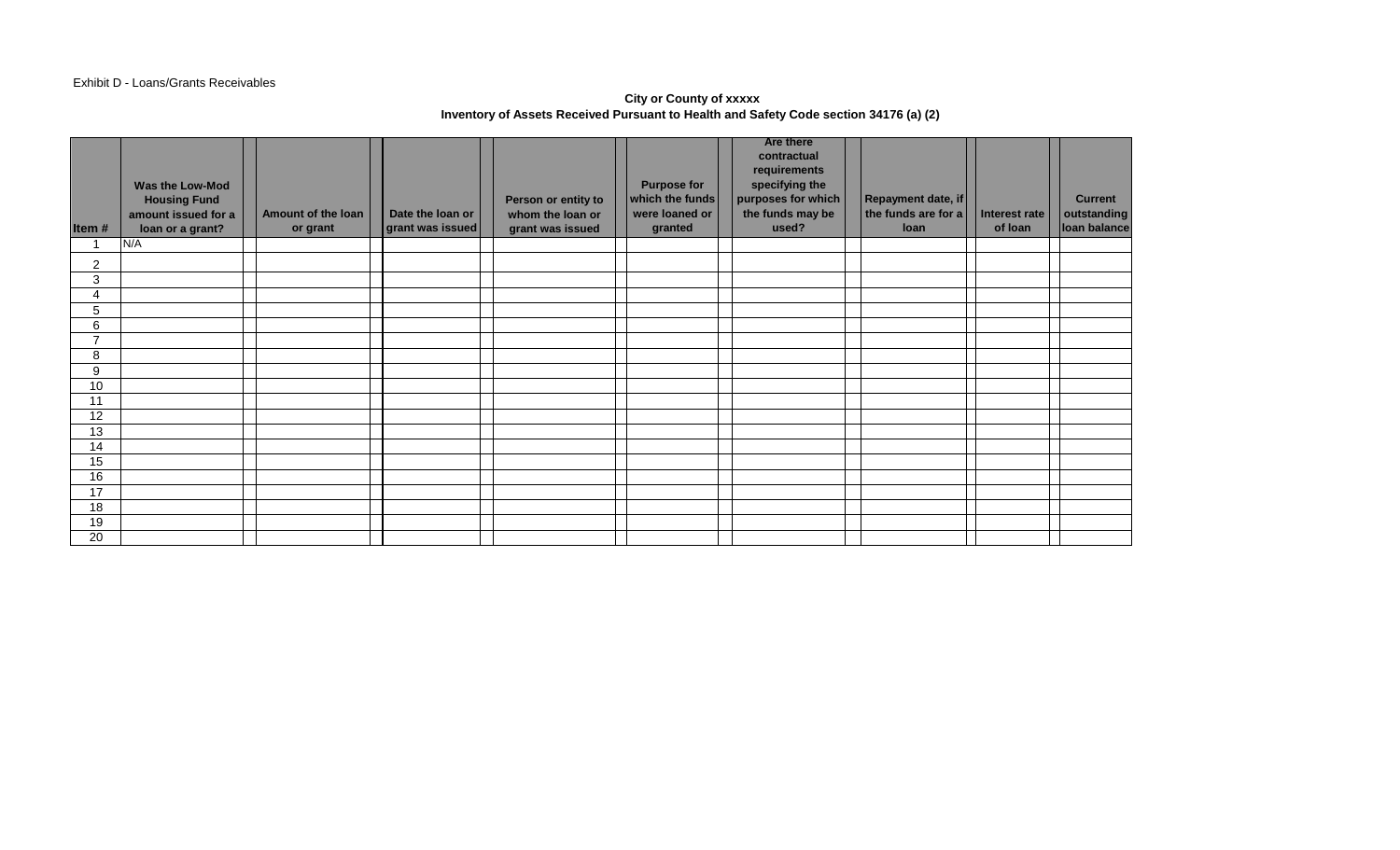### Exhibit E - Rents/Operations

## **City or County of xxxx Inventory of Assets Received Pursuant to Health and Safety Code section 34176 (a) (2)**

| Item#          | Type of payment a/ | Type of property<br>with which they<br>payments are<br>associated b/ | <b>Property</b><br>owner | <b>Entity that</b><br>collects the<br>payments | <b>Entity to which</b><br>the collected<br>payments are<br>ultimately<br>remitted | <b>Purpose for</b><br>which the<br>payments are<br>used | Is the property<br>encumbered<br>by a low-mod<br>housing<br>covenant? | Source of low-<br>mod housing<br>covenant c/ | Item # from<br><b>Exhibit A the</b><br>rent/operation<br>is associated<br>with (if<br>applicable) |
|----------------|--------------------|----------------------------------------------------------------------|--------------------------|------------------------------------------------|-----------------------------------------------------------------------------------|---------------------------------------------------------|-----------------------------------------------------------------------|----------------------------------------------|---------------------------------------------------------------------------------------------------|
| 1              | N/A                |                                                                      |                          |                                                |                                                                                   |                                                         |                                                                       |                                              |                                                                                                   |
| 2              |                    |                                                                      |                          |                                                |                                                                                   |                                                         |                                                                       |                                              |                                                                                                   |
| 3              |                    |                                                                      |                          |                                                |                                                                                   |                                                         |                                                                       |                                              |                                                                                                   |
| 4              |                    |                                                                      |                          |                                                |                                                                                   |                                                         |                                                                       |                                              |                                                                                                   |
| 5              |                    |                                                                      |                          |                                                |                                                                                   |                                                         |                                                                       |                                              |                                                                                                   |
| 6              |                    |                                                                      |                          |                                                |                                                                                   |                                                         |                                                                       |                                              |                                                                                                   |
| $\overline{7}$ |                    |                                                                      |                          |                                                |                                                                                   |                                                         |                                                                       |                                              |                                                                                                   |
| 8              |                    |                                                                      |                          |                                                |                                                                                   |                                                         |                                                                       |                                              |                                                                                                   |
| 9              |                    |                                                                      |                          |                                                |                                                                                   |                                                         |                                                                       |                                              |                                                                                                   |
| 10             |                    |                                                                      |                          |                                                |                                                                                   |                                                         |                                                                       |                                              |                                                                                                   |
| 11             |                    |                                                                      |                          |                                                |                                                                                   |                                                         |                                                                       |                                              |                                                                                                   |
| 12             |                    |                                                                      |                          |                                                |                                                                                   |                                                         |                                                                       |                                              |                                                                                                   |
| 13             |                    |                                                                      |                          |                                                |                                                                                   |                                                         |                                                                       |                                              |                                                                                                   |
| 14             |                    |                                                                      |                          |                                                |                                                                                   |                                                         |                                                                       |                                              |                                                                                                   |
| 15             |                    |                                                                      |                          |                                                |                                                                                   |                                                         |                                                                       |                                              |                                                                                                   |
| 16             |                    |                                                                      |                          |                                                |                                                                                   |                                                         |                                                                       |                                              |                                                                                                   |
| 17             |                    |                                                                      |                          |                                                |                                                                                   |                                                         |                                                                       |                                              |                                                                                                   |
| 18             |                    |                                                                      |                          |                                                |                                                                                   |                                                         |                                                                       |                                              |                                                                                                   |
| 19             |                    |                                                                      |                          |                                                |                                                                                   |                                                         |                                                                       |                                              |                                                                                                   |
| 20             |                    |                                                                      |                          |                                                |                                                                                   |                                                         |                                                                       |                                              |                                                                                                   |

a/ May include revenues from rents, operation of properties, residual receipt payments from developers, conditional grant repayments, costs savings and proceeds from refinancing, and principal and interest payments from homebuyers subject to enforceable income limits.

b/ May include low-mod housing, mixed-income housing, low-mod housing with commercial space, mixed-income housing with commercial space.

c/ May include California Redevelopment Law, tax credits, state bond indentures, and federal funds requirements.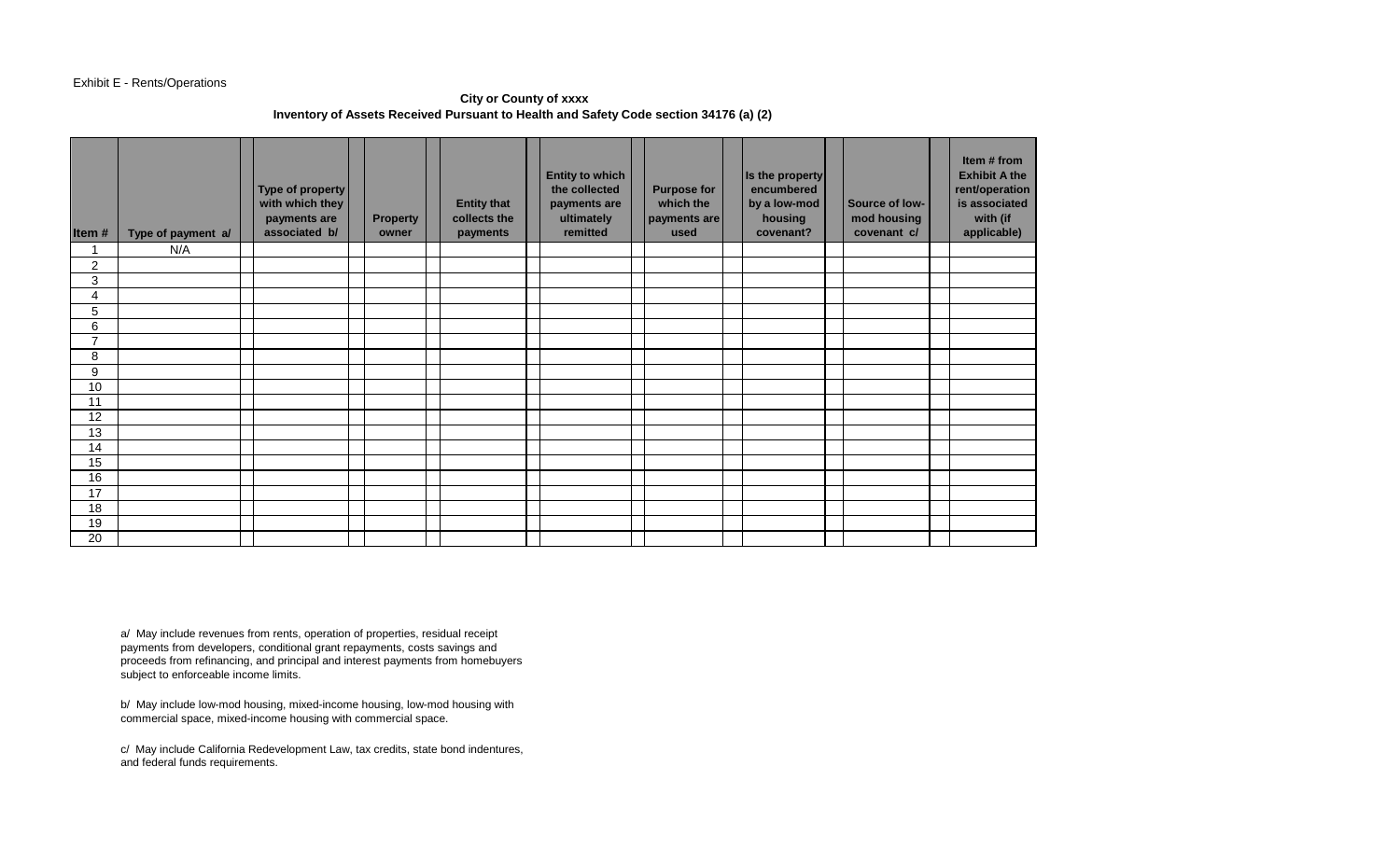#### Exhibit F - Rents

# **City or County of xxxx Inventory of Assets Received Pursuant to Health and Safety Code section 34176 (a) (2)**

| Item#          | Type of payment a/ | Type of property<br>with which the<br>payments are<br>associated b/ | <b>Property</b><br>owner | <b>Entity that</b><br>collects the<br>payments | <b>Entity to which</b><br>the collected<br>payments are<br>ultimately<br>remitted | <b>Purpose for</b><br>which the<br>payments are<br>used | Is the property<br>encumbered<br>by a low-mod<br>housing<br>covenant? | Source of low-<br>mod housing<br>covenant c/ | Item # from<br><b>Exhibit A the rent</b><br>is associated<br>with (if<br>applicable) |
|----------------|--------------------|---------------------------------------------------------------------|--------------------------|------------------------------------------------|-----------------------------------------------------------------------------------|---------------------------------------------------------|-----------------------------------------------------------------------|----------------------------------------------|--------------------------------------------------------------------------------------|
|                | N/A                |                                                                     |                          |                                                |                                                                                   |                                                         |                                                                       |                                              |                                                                                      |
| $\overline{c}$ |                    |                                                                     |                          |                                                |                                                                                   |                                                         |                                                                       |                                              |                                                                                      |
| $\mathfrak{B}$ |                    |                                                                     |                          |                                                |                                                                                   |                                                         |                                                                       |                                              |                                                                                      |
| 4              |                    |                                                                     |                          |                                                |                                                                                   |                                                         |                                                                       |                                              |                                                                                      |
| $\mathbf 5$    |                    |                                                                     |                          |                                                |                                                                                   |                                                         |                                                                       |                                              |                                                                                      |
| 6              |                    |                                                                     |                          |                                                |                                                                                   |                                                         |                                                                       |                                              |                                                                                      |
| $\overline{7}$ |                    |                                                                     |                          |                                                |                                                                                   |                                                         |                                                                       |                                              |                                                                                      |
| 8              |                    |                                                                     |                          |                                                |                                                                                   |                                                         |                                                                       |                                              |                                                                                      |
| 9              |                    |                                                                     |                          |                                                |                                                                                   |                                                         |                                                                       |                                              |                                                                                      |
| 10             |                    |                                                                     |                          |                                                |                                                                                   |                                                         |                                                                       |                                              |                                                                                      |
| 11             |                    |                                                                     |                          |                                                |                                                                                   |                                                         |                                                                       |                                              |                                                                                      |
| 12             |                    |                                                                     |                          |                                                |                                                                                   |                                                         |                                                                       |                                              |                                                                                      |
| 13             |                    |                                                                     |                          |                                                |                                                                                   |                                                         |                                                                       |                                              |                                                                                      |
| 14             |                    |                                                                     |                          |                                                |                                                                                   |                                                         |                                                                       |                                              |                                                                                      |
| 15             |                    |                                                                     |                          |                                                |                                                                                   |                                                         |                                                                       |                                              |                                                                                      |
| 16             |                    |                                                                     |                          |                                                |                                                                                   |                                                         |                                                                       |                                              |                                                                                      |
| 17             |                    |                                                                     |                          |                                                |                                                                                   |                                                         |                                                                       |                                              |                                                                                      |
| 18             |                    |                                                                     |                          |                                                |                                                                                   |                                                         |                                                                       |                                              |                                                                                      |
| 19             |                    |                                                                     |                          |                                                |                                                                                   |                                                         |                                                                       |                                              |                                                                                      |
| 20             |                    |                                                                     |                          |                                                |                                                                                   |                                                         |                                                                       |                                              |                                                                                      |

a/ May include rents or home loan payments.

b/ May include low-mod housing, mixed-income housing, low-mod housing with commercial space, mixed-income housing with commercial space.

c/ May include California Redevelopment Law, tax credits, state bond indentures, and federal funds requirements.